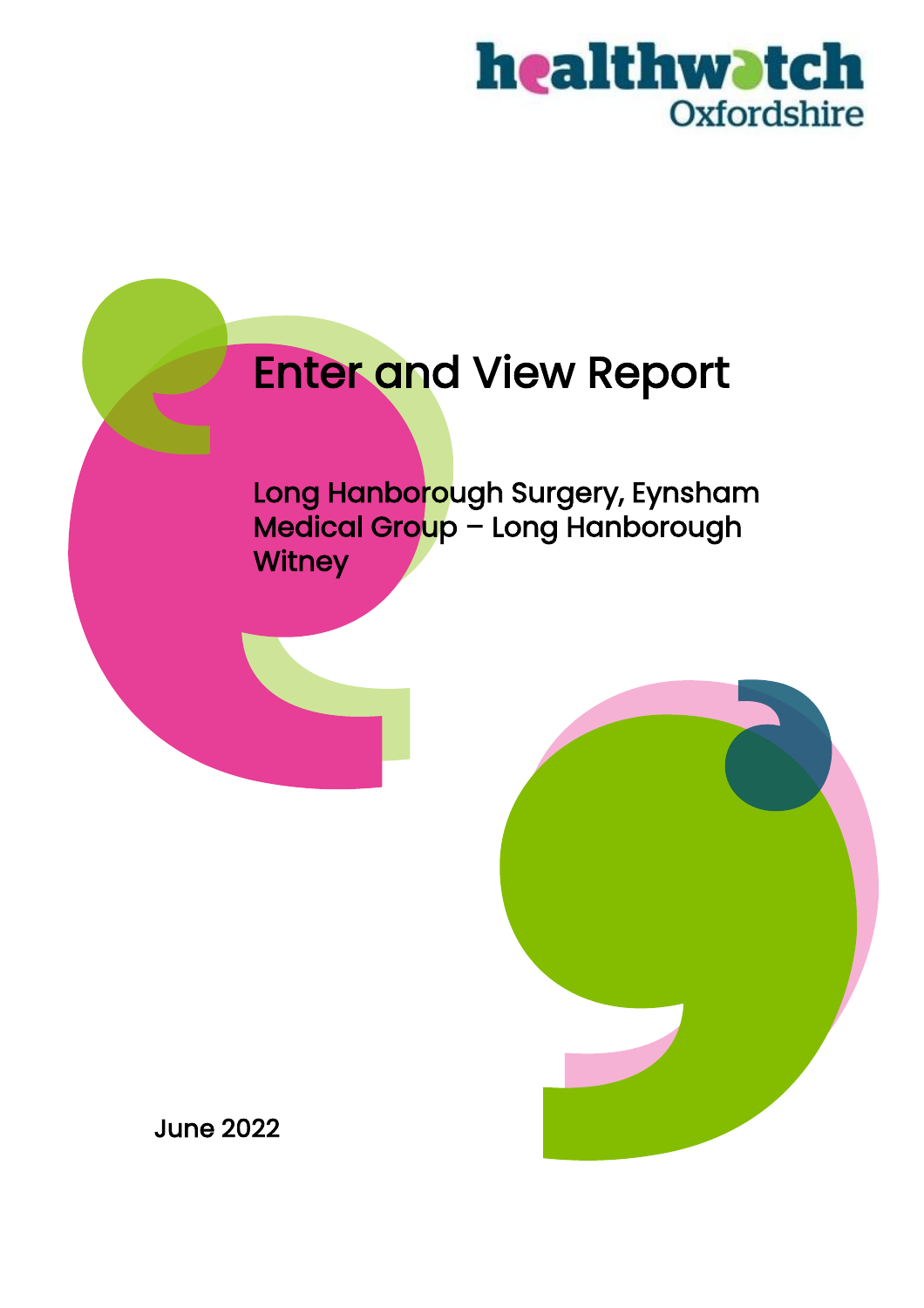# <span id="page-1-0"></span>**Contents**

| $\mathbf{l}$ , $\mathbf{l}$ |  |  |
|-----------------------------|--|--|
|                             |  |  |
|                             |  |  |
|                             |  |  |
|                             |  |  |
|                             |  |  |
|                             |  |  |
|                             |  |  |
|                             |  |  |
|                             |  |  |
|                             |  |  |
|                             |  |  |

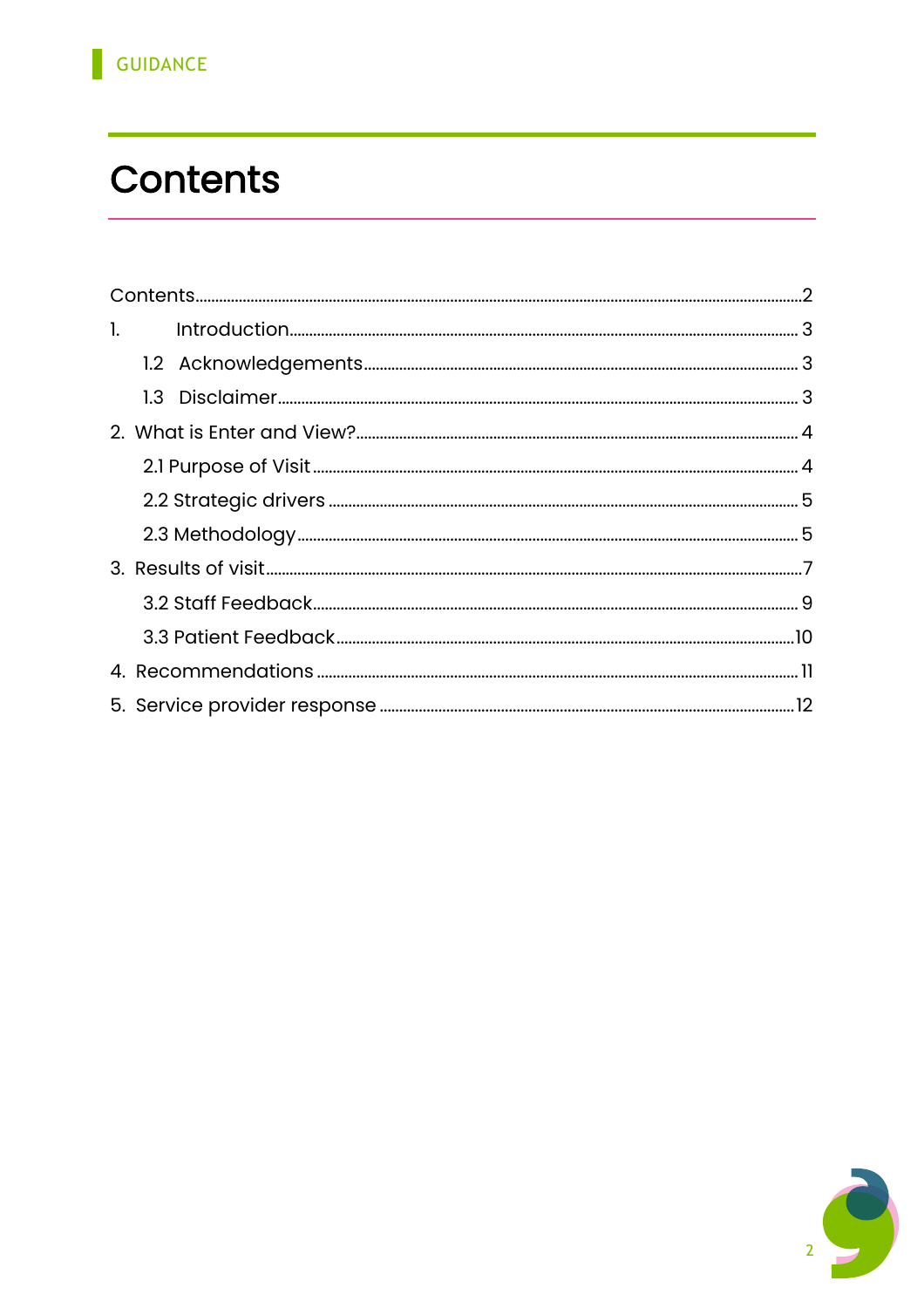### <span id="page-2-0"></span>1. Introduction

#### 1.1 Details of visit

| Details of visit:                 |                                                          |  |  |
|-----------------------------------|----------------------------------------------------------|--|--|
| <b>Service Address</b>            | Long Hanborough Surgery                                  |  |  |
|                                   | Willis Court, Long Hanborough                            |  |  |
|                                   | Oxfordshire, OX29 8FQ                                    |  |  |
| <b>Service Provider</b>           | Eynsham Medical Group                                    |  |  |
| Date and Time                     | Thursday 17th March 2022, 2:00 - 5:00<br>pm              |  |  |
| <b>Authorised Representatives</b> | Amier Alagab, Emma Teasdale,<br><b>Healthwatch Staff</b> |  |  |
|                                   | Brian Allan, Volunteer                                   |  |  |
| <b>Contact details</b>            | 01865 520520                                             |  |  |

### <span id="page-2-1"></span>1.2 Acknowledgements

Healthwatch Oxfordshire would like to thank the service provider, patients, volunteers, and staff for their contribution to the Enter and View programme.

### <span id="page-2-2"></span>1.3 Disclaimer

Please note that this report relates to findings observed on the specific date set out above. Our report is not a representative portrayal of the experiences of all service users and staff, only an account of what was observed and contributed at the time.

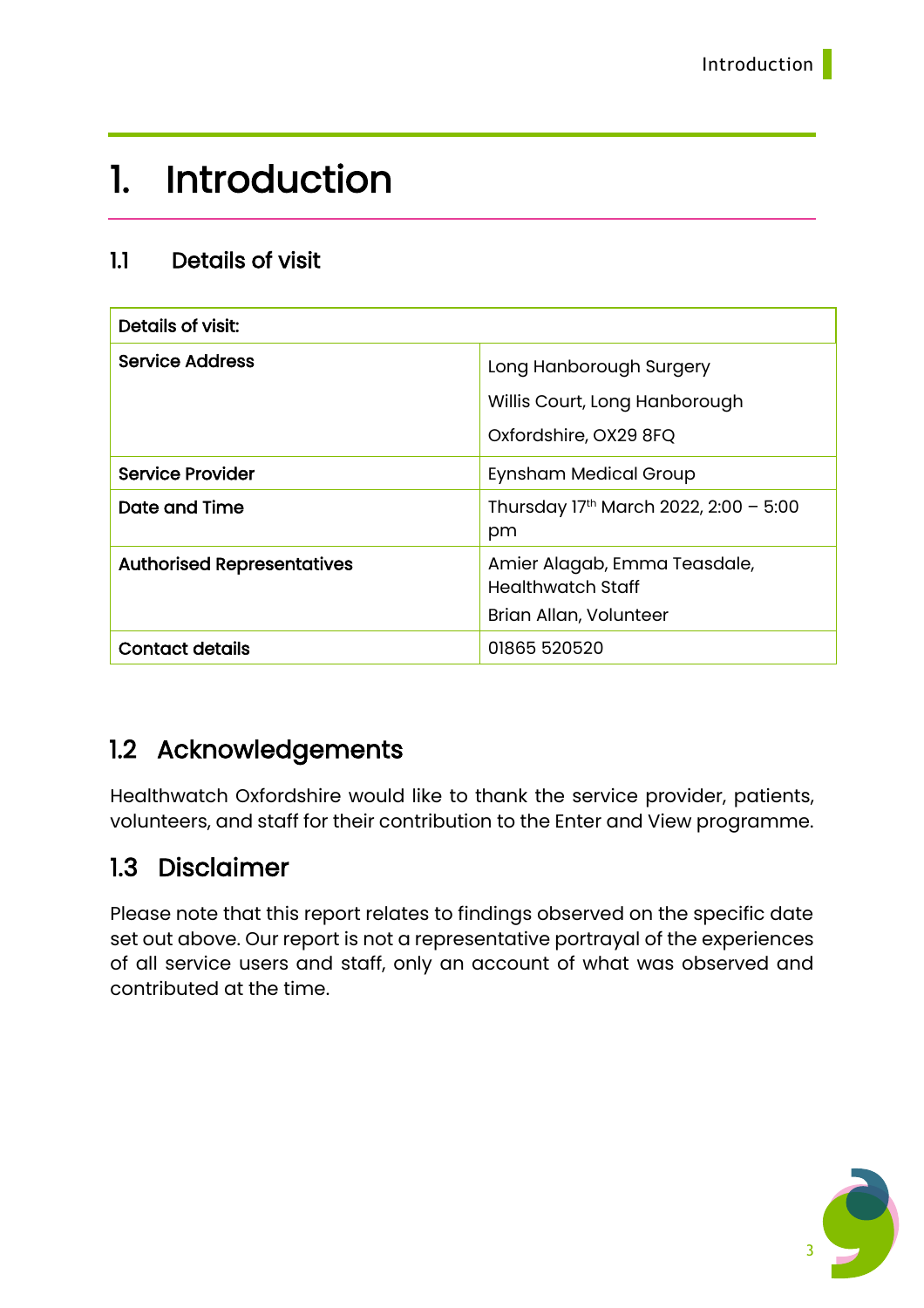## <span id="page-3-0"></span>2. What is Enter and View?

Part of the local Healthwatch Oxfordshire programme is to carry out Enter and View visits. Local Healthwatch Oxfordshire representatives carry out these visits to health and social care services to find out how they are being run and make recommendations where there are areas for improvement. The Health and Social Care Act allows local Healthwatch Oxfordshire authorised representatives to observe service delivery and talk to service users, their families, and carers on premises such as hospitals, residential homes, GP practices, dental surgeries, optometrists, and pharmacies. Enter and View visits can happen if people tell us there is a problem with a service but, equally, they can occur when services have a good reputation  $-$  so we can learn about and share examples of what they do well from the perspective of people who experience the service first-hand.

Healthwatch Oxfordshire Enter and Views are not intended to specifically identify safeguarding issues. However, if safeguarding concerns arise during a visit, they are reported in accordance with Healthwatch safeguarding policies. If at any time an authorised representative observes anything that they feel uncomfortable about they need to inform their lead who will inform the service manager, ending the visit.

In addition, if any member of staff wishes to raise a safeguarding issue about their employer, they will be directed to the Care Quality Commission (CQC) where they are protected by legislation if they raise a concern.

#### <span id="page-3-1"></span>2.1 Purpose of Visit

- To observe how the facility operates and provides its services.
- To collect views from patients, volunteers, and staff on services.
- To identify 'Best Practice' and highlight any areas of concern.

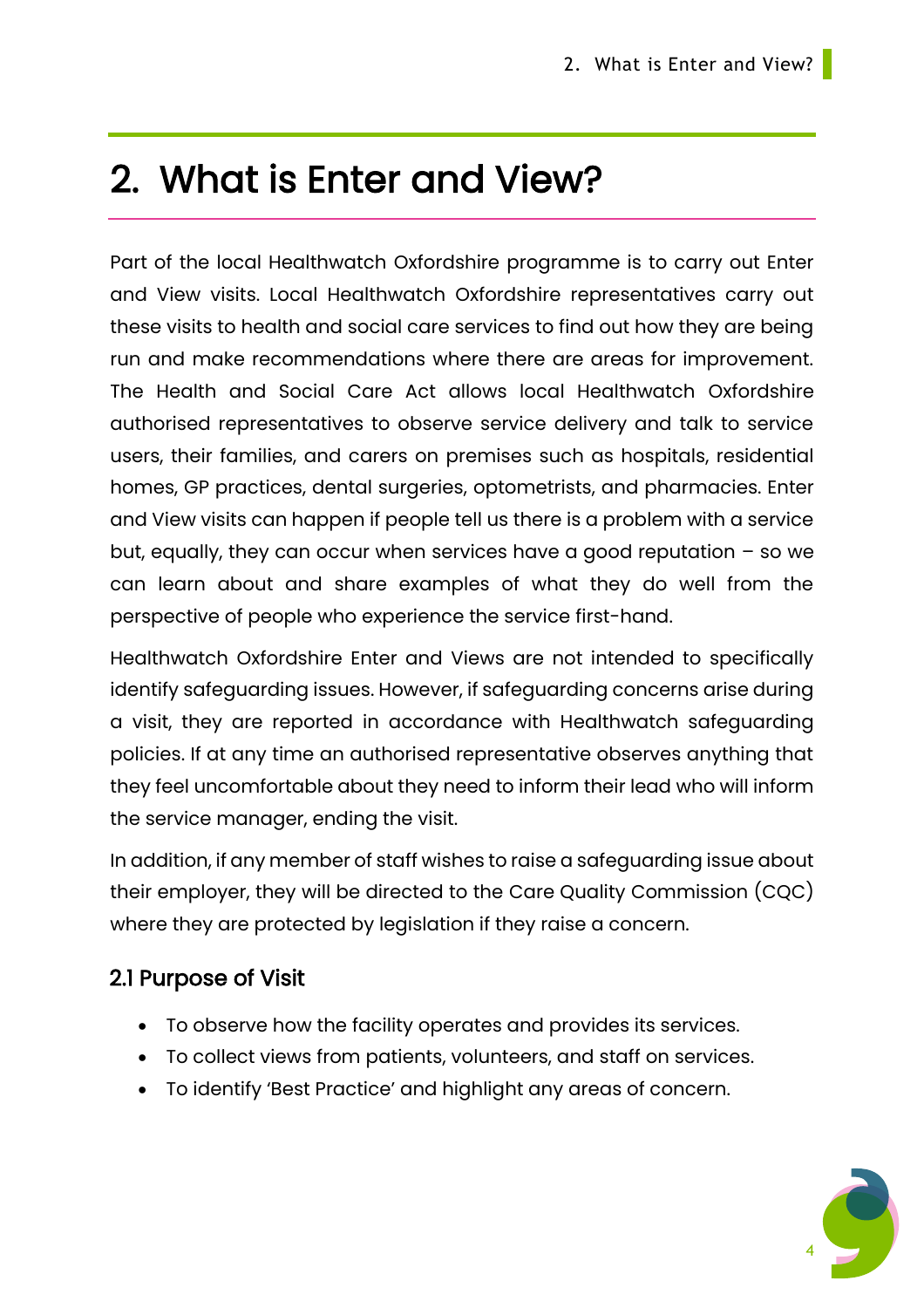#### <span id="page-4-0"></span>2.2 Strategic drivers

The Enter and View visit to the Long Hanborough Surgery was part of a project on the health and social care experiences of people living in and around Witney. We wanted to hear what is working well as well as where things could be improved.

#### <span id="page-4-1"></span>2.3 Methodology

Due to the COVID-19 pandemic restrictions, we considered the risk assessment before the visit and all precautions were taken seriously. The planning for this visit was done by email and telephone. Following an initial approach by Healthwatch Oxfordshire to the Practice Manager of Long Hanborough Surgery to pay an Enter & View visit to the service, we liaised with the Practice Manager for the visit to the surgery.

We arranged a time to visit on Thursday  $17<sup>th</sup>$  March 2022 from 2:00 – 5:00 pm.

Two members of the Healthwatch Oxfordshire team and one volunteer trained to conduct Enter and View spent nearly three- and-a- half hours at the surgery on 17<sup>th</sup> March 2022. We were welcomed by the practice manager and had an informative meeting with her before proceeding with the visit. She explained all aspects of the services as well as the positive and negative issues they had experienced during the pandemic.

Healthwatch Oxfordshire posters and leaflets had been displayed around the reception areas. We were explained about why we were there and ensured that we obtained consent from all staff and patients we spoke to.

We spoke to five staff in a vacant consultation room provided by the practice manager and seven patients in the waiting room with respect to the patient's confidentiality.

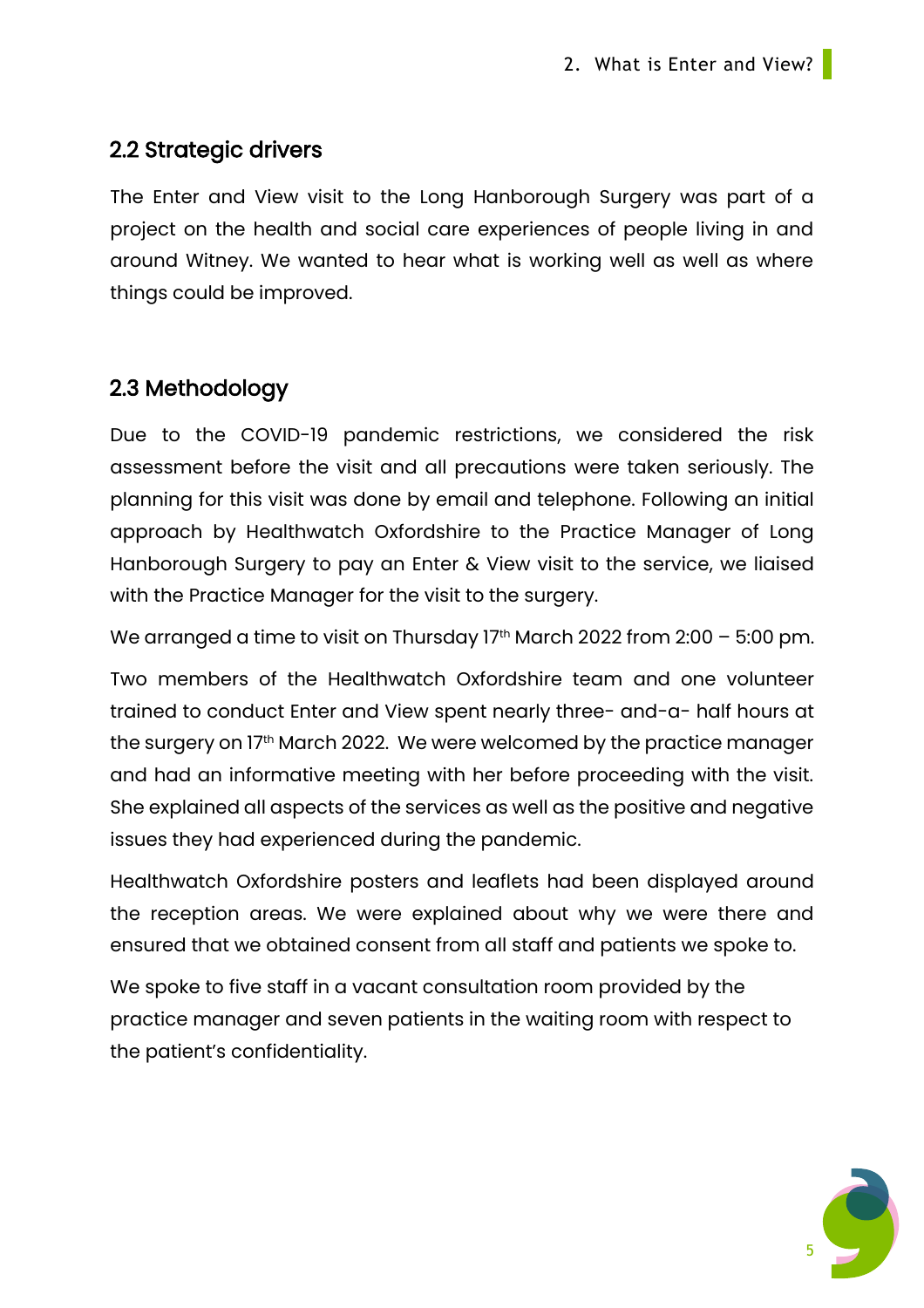#### 2.4 Summary of findings

- Long Hanborough Surgery is one of two sites of the Eynsham Medical Group, is new purpose-built surgery, it is located on the western aspect of the village, a short walk from the village centre. It has its own car park with designated disabled parking spaces. The surgery is wheelchair accessible; the parking area and entrance are on level ground and the surgery has automatic doors. The public areas of the surgery are on the ground floor. Facilities include an accessible toilet and a baby changing table. Nursing mothers can request a separate room to breast feed if required.
- The centre is run by a dedicated staff team who aim to deliver excellent care by working together.
- In general, patients feel well informed and happy with the care and service they receive.
- Comments from patients were varying about the environment and efficiency of the services, and the attitudes of staff.
- The environment was calm with a reassuring hum of activity.
- The patient journey from arriving on site was smooth, with clear directions and supported by the staff.
- Staff were accessible and friendly and easy to talk to and always offering support and direction.
- Improving communication with patients may help them to engage and enable them to give feedback on care system.

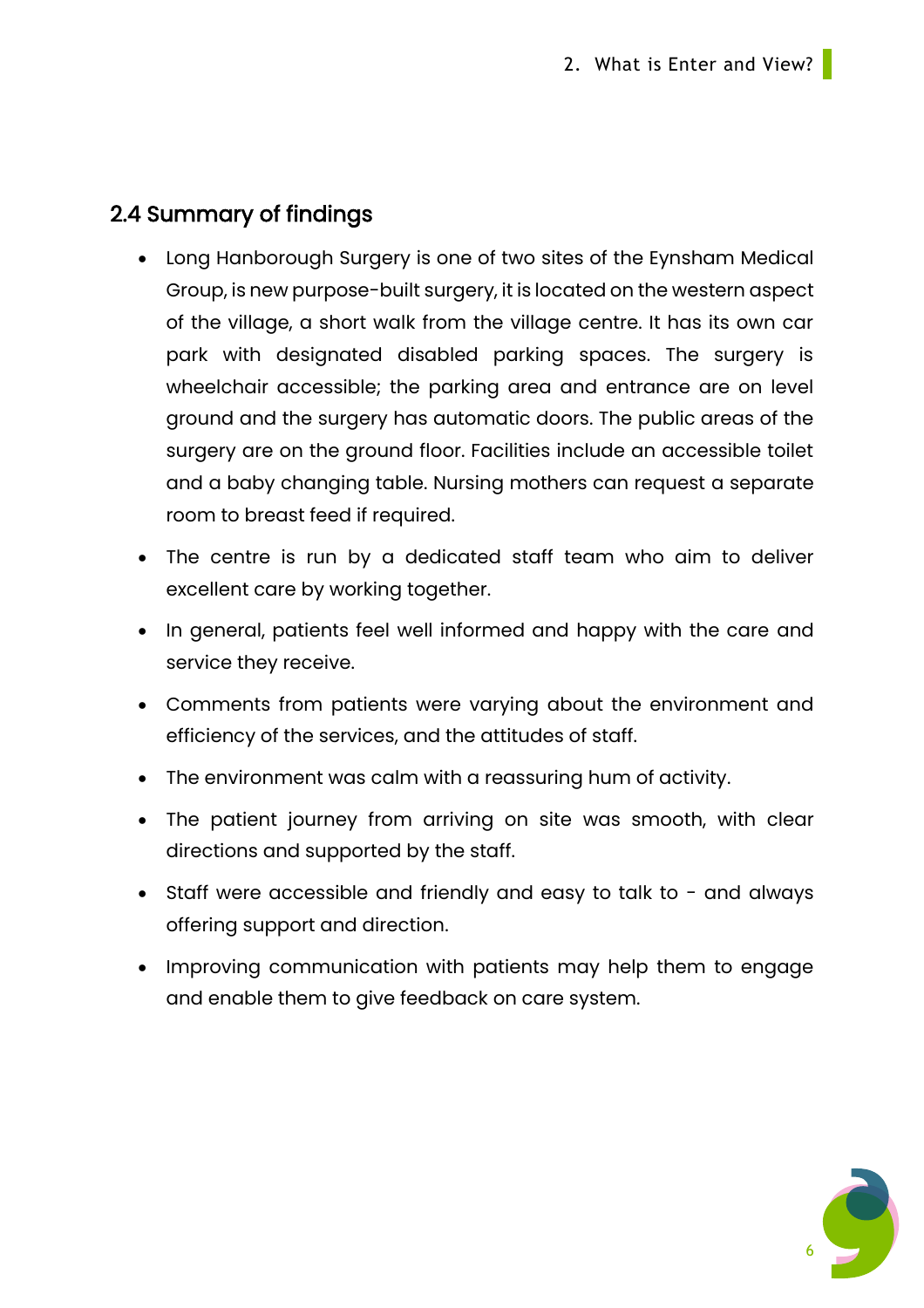## <span id="page-6-0"></span>3. Results of visit

In addition to general medical consultations, the Centre run a range of specialist clinics and services for patients. The services that provide are listed here as per the discussion with the GP (partner):

The surgery has a patient charity which provides them with equipment over and above that normally available in NHS. Since 2010 the charity has collaborated with the partnership to fund medication deliveries to the housebound. This service was augmented during the pandemic by community volunteers, who have also provided support to vulnerable and lonely people; delivered equipment in a safe way to patients self-isolating in their homes; and helped with COVID vaccinations by providing marshals and volunteer vaccinators.

Community gynaecology clinics, Children, and adolescent mental health services (CAMHS) support worker, and a private physiotherapist

They have embraced multidisciplinary team (MDT) working, introducing clinicians (a paramedic, a nurse associate, and a team of three clinical pharmacists)

Learning /teaching/training practice, hosting nursing and medical students, and training the Additional Roles Reimbursement Scheme (ARRS) clinicians and GPs

Embrace new technology, and for example have introduced Med link Solutions for remote reviews, where appropriate, with very positive patient feedback https://medlinksolutions.co.uk/

Research practice, they are proud to having won the Royal College of General Practitioners (RCGP) and national institute for health and care research, clinical research network (NIHR CRN) award for Outstanding General Practitioners 2021, for research-active NHS general practices that are demonstrating excellence and innovation in delivering NIHR CRN research

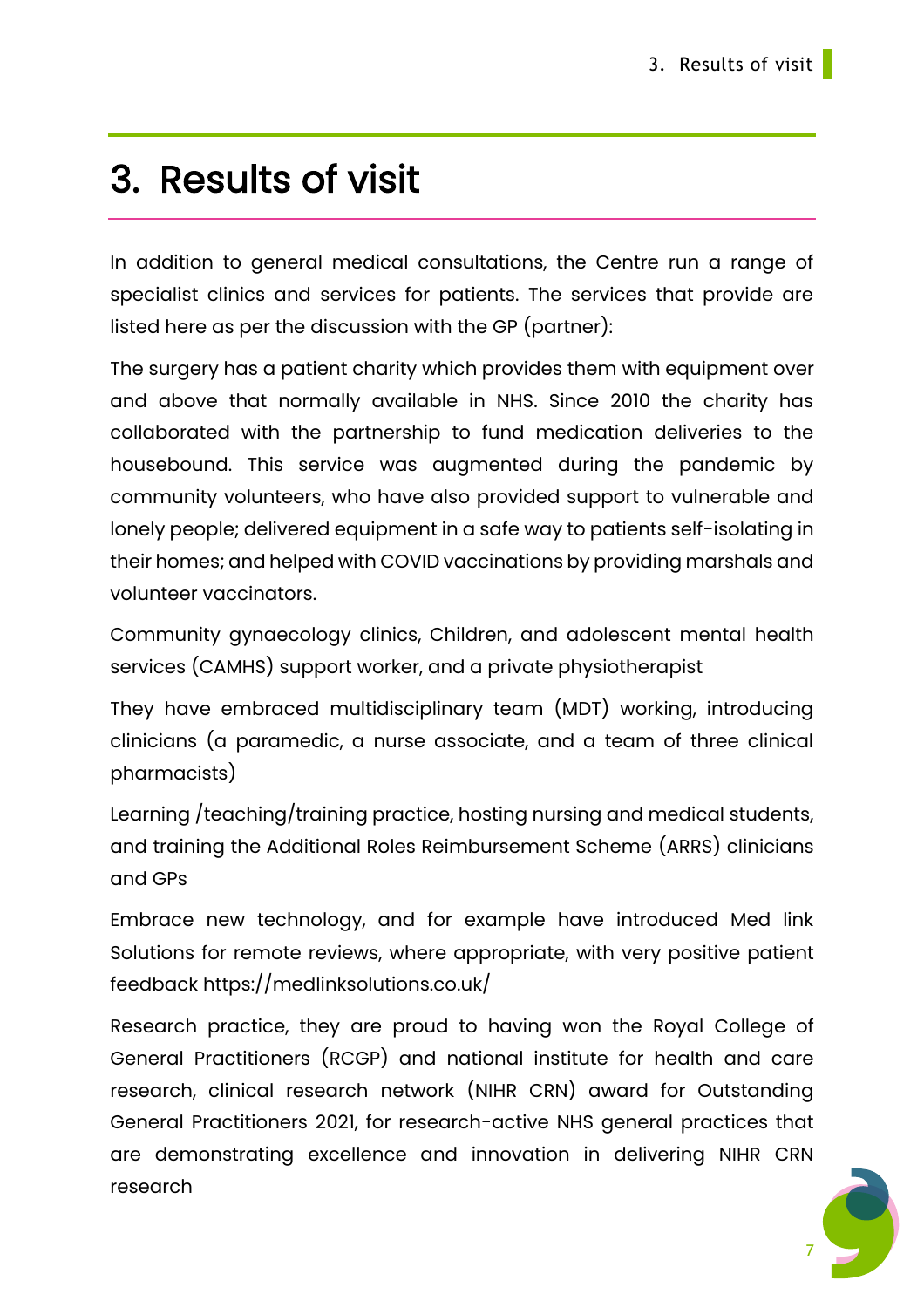24hr BP and ECG monitoring

Coil and contraceptive implant insertion and removal

Non-NHS Services

The surgery offers COVID vaccination every Friday with the help of a clinical pharmacist and volunteers.

The centre receives approximately 30 - 40 patients per doctor per day, this figure varies from day to other.

The centre practices the patient participation group (PPG) as well as Virtual Patient Reference Group (VPRG).

#### 3.1 Observations

The three Healthwatch Oxfordshire Authorised Representatives spent some time looking at the environment and what information was displayed for patients.

Generally, staff reported being well trained with good levels of information. Meanwhile, we heard a level of disquiet about staff shortage, staff were professional and seemed very comfortable and confident.

Reception staff were professional, helpful, and guided the patients to where they would be attended. Although the reception desk was away from patient seating area, and reception staff were seated behind the desk, with plastic screens in front of them, due to the acoustics in the room most of the conversations could be heard.

Healthwatch Oxfordshire poster, COVID -19 guidelines, and patient participation group (PPG) on display.

The waiting room was clean and organised, but we noticed some cobwebs on the right-hand corner of the wall were the TV screen on. Social distancing was maintained and signage on the floor implemented, hand gel was available at reception, Toilets were clean.

A suggestion box was kept on small table at the waiting room for patients to comment.

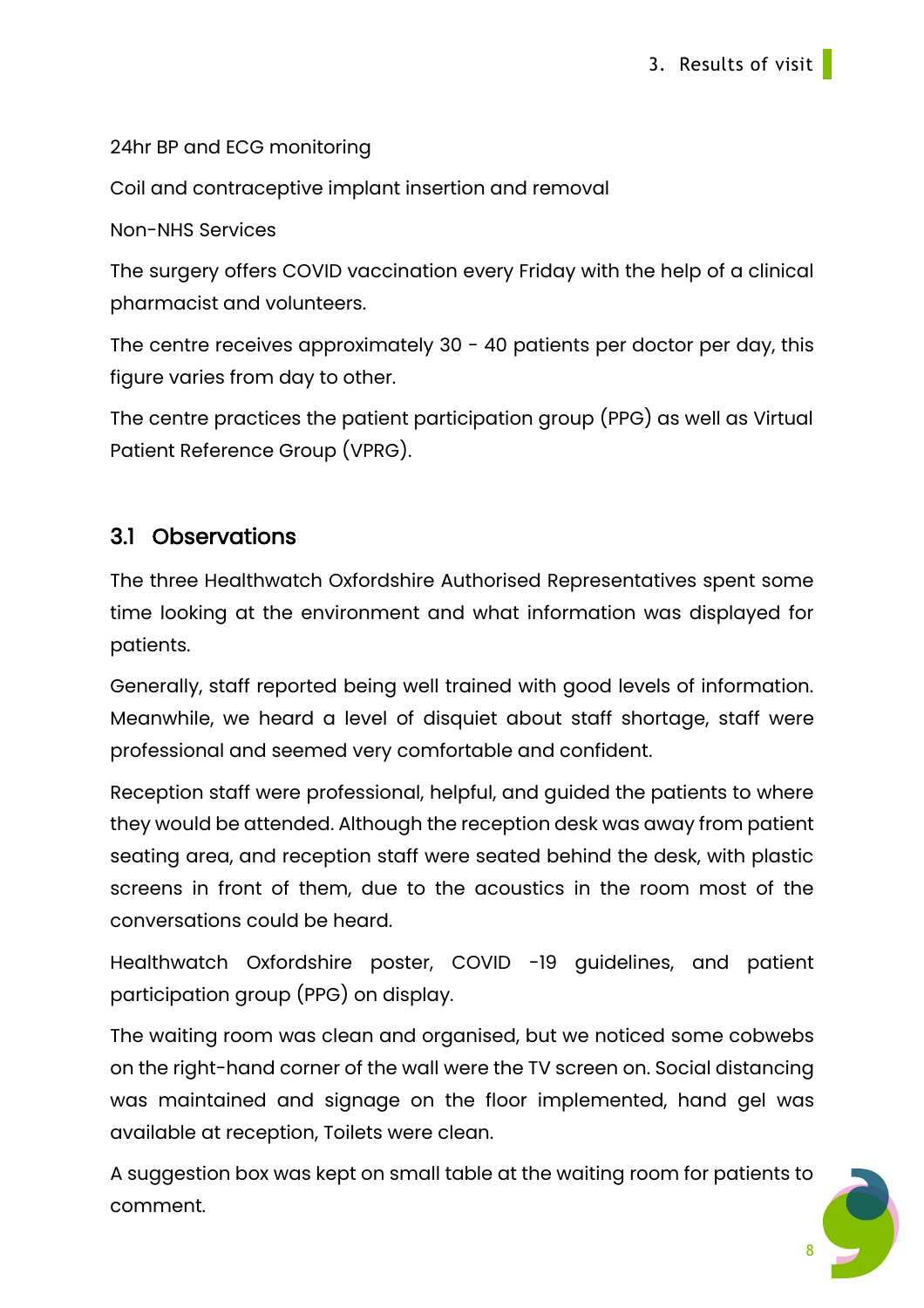There was a notice on the lower reception desk area that said there was a privacy room to speak to staff if required.

The ventilation was excellent and the environment good and healthy.

No translated leaflet noticed or available at the reception. No Hearing loop available on the reception desk

We were informed that if a patient is not accompanied by an English speaker, they would be allowed to access online/phone interpreting booked by the clinician.

No cycle racks available at the surgery.

#### <span id="page-8-0"></span>3.2 Staff Feedback

We spoke to five staff including GPs, administrators. We also left paper surveys with 'prepaid' envelopes to be distributed for other staff who might wish to complete and return to Healthwatch Oxfordshire.

We heard from them that, COVID remains a real challenge for them for example, two nurses have called in sick on the day of our visit with COVID and one GP, and already have two secretaries, a dispenser, and a receptionist off with it this week. It is very challenging to maintain the service they aspire to in these circumstances.

They mentioned that primary care work is increasingly intense and complex, causing great pressure on staff. This is particularly the case in Eynsham Medical Group as the patients tend to be older than the average, and are often isolated/unsupported, with family living far away. It would be helpful if other services and commissioners were realistic when planning developments which have repercussions on primary care. They are happy to take on appropriate work if it is anticipated and resourced, but their experience is that this is often not the case. This pressure this causes can make it hard to recruit and retain staff.

In terms of improvement they said, they are working on improving the appointments system, to make it more flexible for patients, which they are

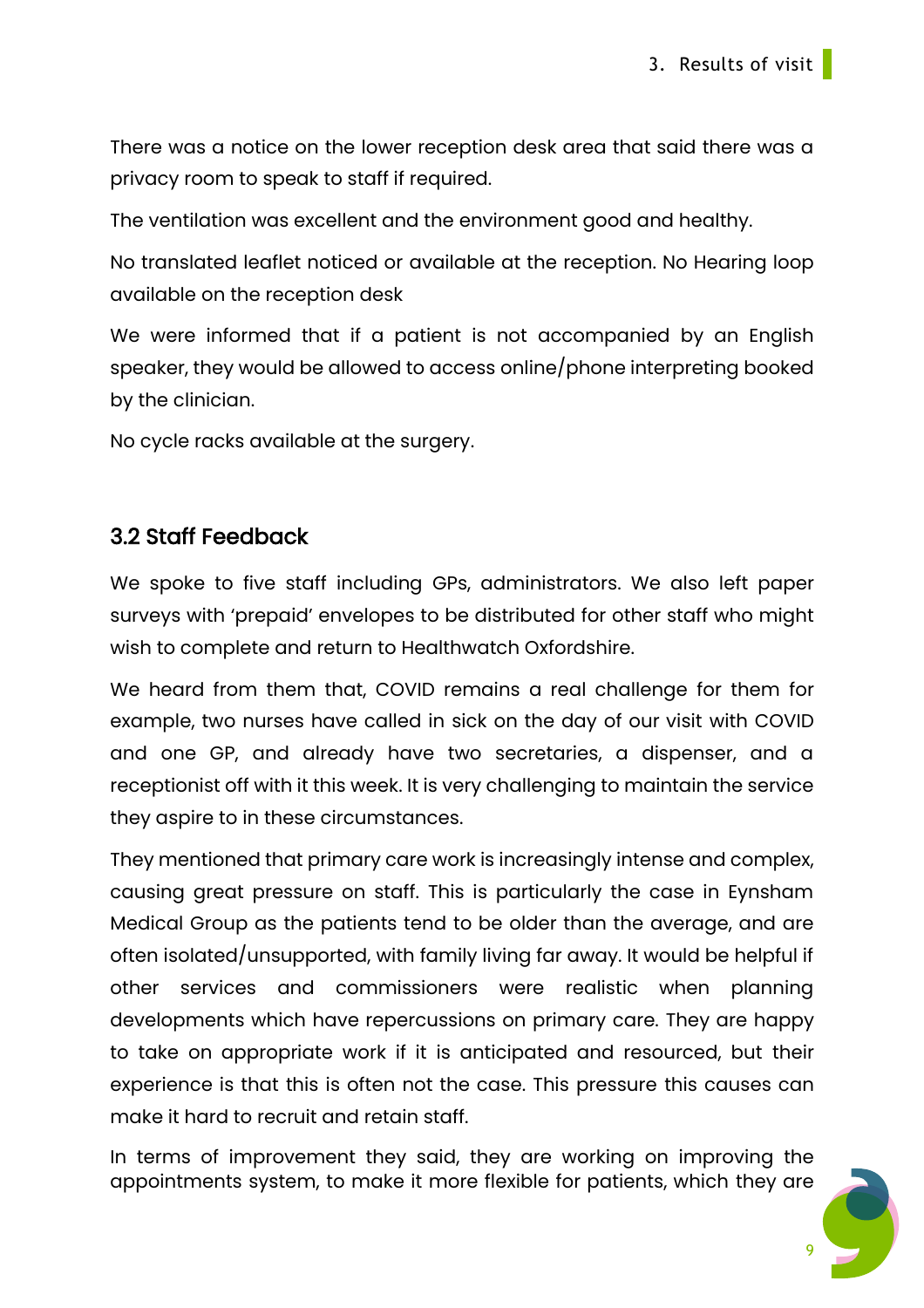planning in collaboration with the Patient Participation Group (PPG) and a focus-group of interested patients.

We heard from Patient Care Adviser, Appointments Manager, Care Advice Manager all were happy and feel confident in their work. They mentioned that more staff are needed to manage and reduce pressure on them.

Suggestion from staff to have a weekly one hour for a gathering activity such as zumba class to keep them fit.

We heard that staff are well trained, but there was a lack of interaction sometimes between staff from other departments.

We noticed that most of the staff including the GPs and the practice manager working across Eynsham Medical Centre and Long Hanborough Surgery, which is not convenient to some of the staff, but few of them like working across both Eynsham and Long Hanborough practices.

We were informed that new houses are being built in the area so they are preparing to receive more patients which could be difficult for them to manage without appointing new staff.

#### <span id="page-9-0"></span>3.3 Patient Feedback

We spoke to seven patients about their experiences of using the Long Hanborough Surgery.

This report reflects what we heard from patients on 17th March 2022. We continue to receive paper responses and will update The Eynsham Medical Group of what we hear. We spoke to patients in the waiting room.

Some people found the journey to the surgery easy and walkable. Others drove by car or riding bicycle. There were free parking spaces, and good wheelchair access.

What we heard from the patients:

- all are happy about the clinical services received from the medical centre
- it is easy to get an appointment with some patients calling in to get an appointment or contacting the reception either by phone or by Econsult.

Out of seven patients we met, only one said they had heard about the patient participation group (PPG), but not clear how to contact them.

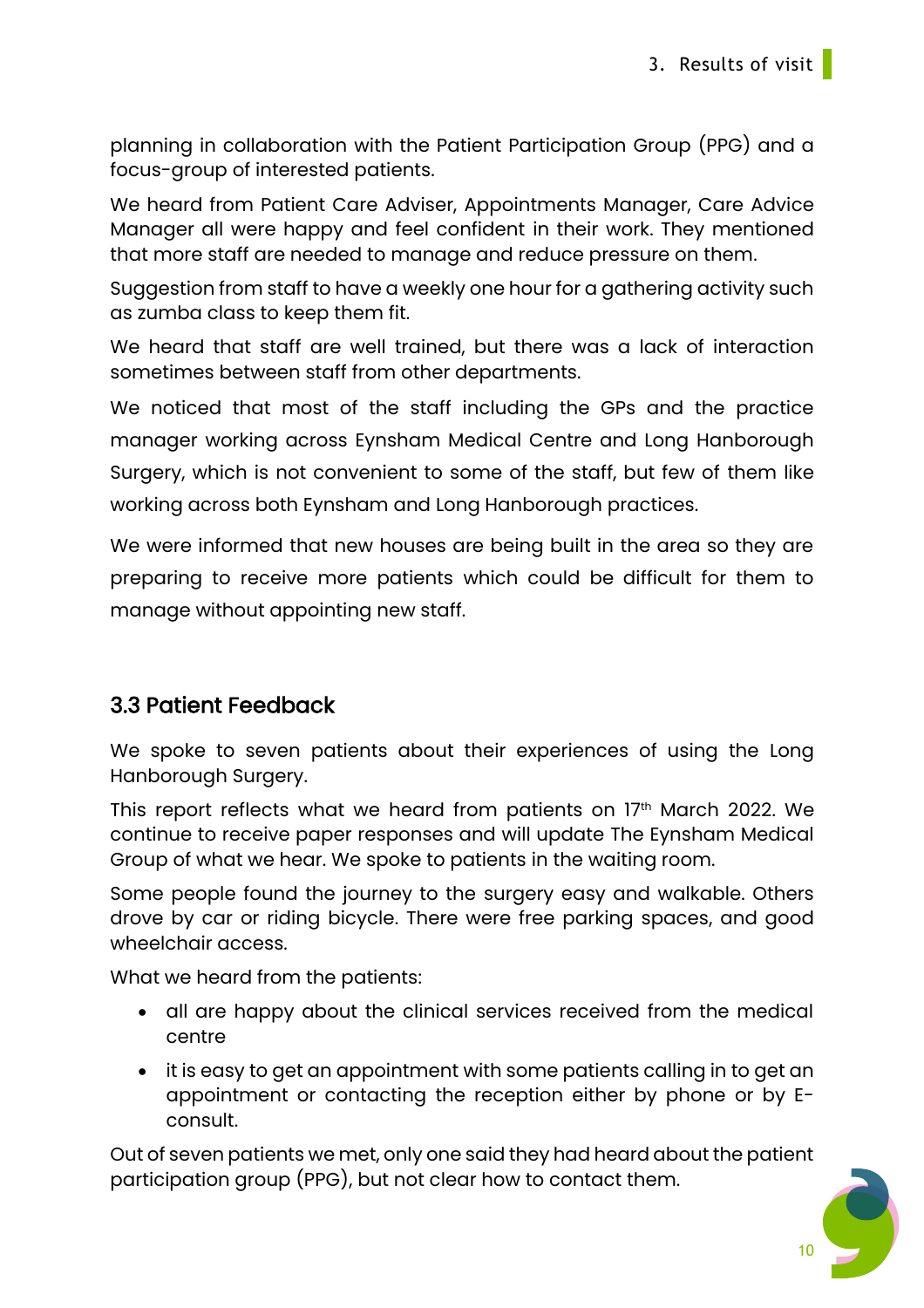We heard from one patient, there is no music in the waiting room, the chairs, and lights are OK. Covid safety is good. They didn't have a mask when arrived - but was given one by the surgery.

Some patients told us that they had not heard about the complaint procedure, and some said they would ring the reception or use the website to raise a complain, only one patient told they knew about the complaints procedure and told us there is a complaints procedure slide on the rolling information screen on the TV in the waiting room.

Further we heard from a patient, the surgery is very good, car park is too small. Difficulty parking as it is normally full.

A patient told it's not always easy to make an appointment, there are two ways: either phone or online using E-Consult which is not easy to use. The phone is not always answered.

### <span id="page-10-0"></span>4. Recommendations

- Keeping a Hearing loop on the reception desk help those with hearing difficulty.
- Translated leaflet required at reception as well as how to book an interpreter.
- Provide cycle racks for those using bicycles.
- Some measures required to improve and reduce the echo in the building due to acoustics, which affecting patient's confidentiality.

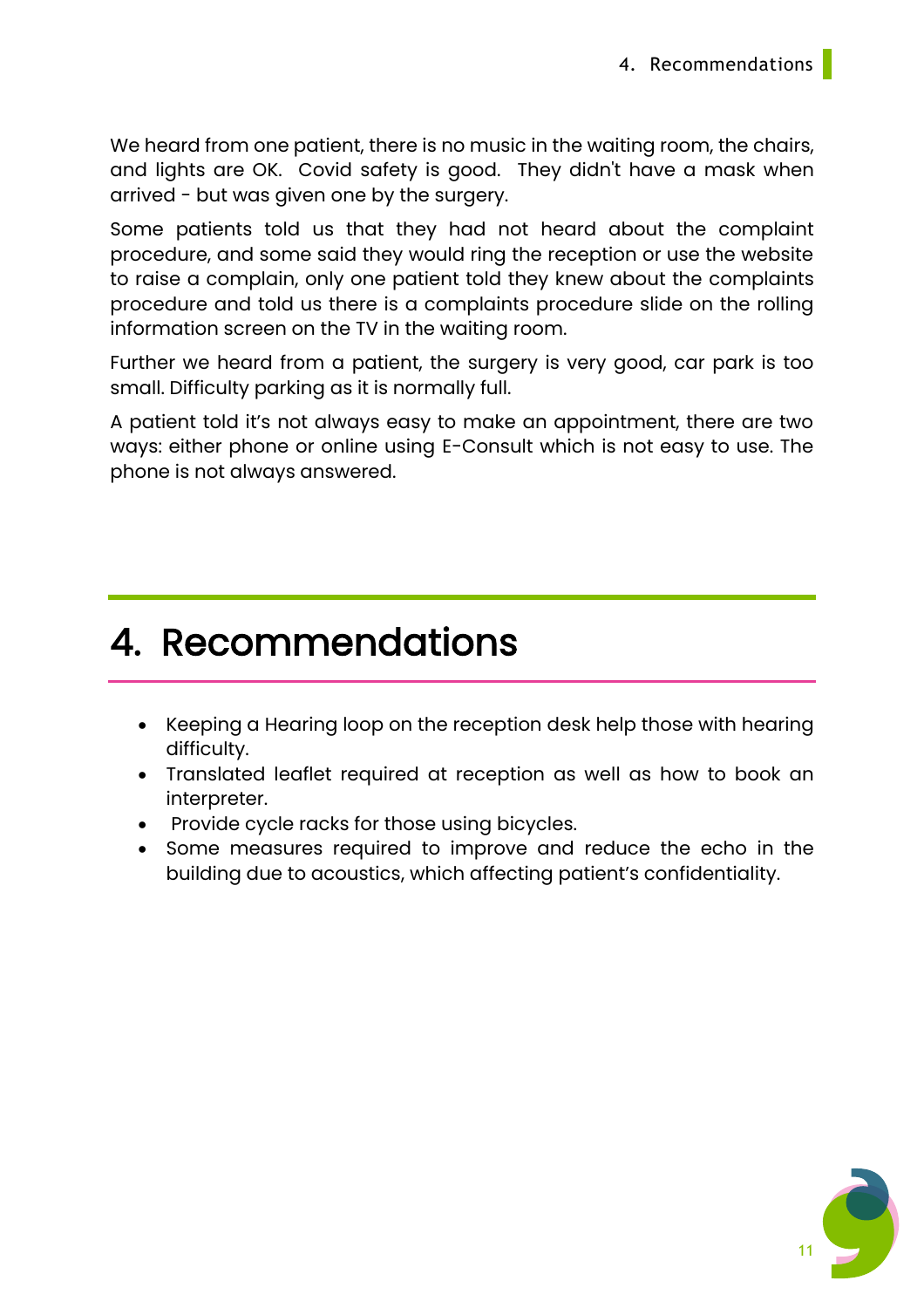## <span id="page-11-0"></span>5. Service provider response

Eynsham Medical Group would like to thank Healthwatch for this informative feedback from a practice visit in March 2022, as we were emerging from the COVID-19 pandemic.

We are delighted that you found that the centre is run by a dedicated staff team who aim to deliver excellent care by working together; that in general, patients feel well informed and happy with the care and service they receive; that the environment was calm with a reassuring hum of activity; that the patient journey from arriving on site was smooth, with clear directions and supported by the staff; and that staff were accessible and friendly and easy to talk to - and always offering support and direction.

We note your recommendations:

- We do have both cycle racks and a hearing loop at the surgery but clearly need to improve our signs so that patients are aware. We will do this.
- We agree about the acoustics in the waiting room and await expert advice about how best to mitigate this. In the meantime, we do have a private room for confidential conversations, as you note.
- We note your comment on translated leaflets and information on how to book an interpreter. We are concerned that printed leaflets will go out of date and plan to address this issue by putting our practice and complaints leaflets, and information about translation and interpreter services, on our website. The website has a translation button and can be read or printed in any language.

We note other feedback:

- We continue to be challenged by staff shortages in all departments. This is partly due to continuing COVID-19 infections, and partly because the practice is growing. On top of this the nature of our work is increasingly complex and intense. We welcome your support in representing this challenge to our commissioners.
- We are planning a change to our appointments system, aiming to improve access, continuity of care and patient satisfaction